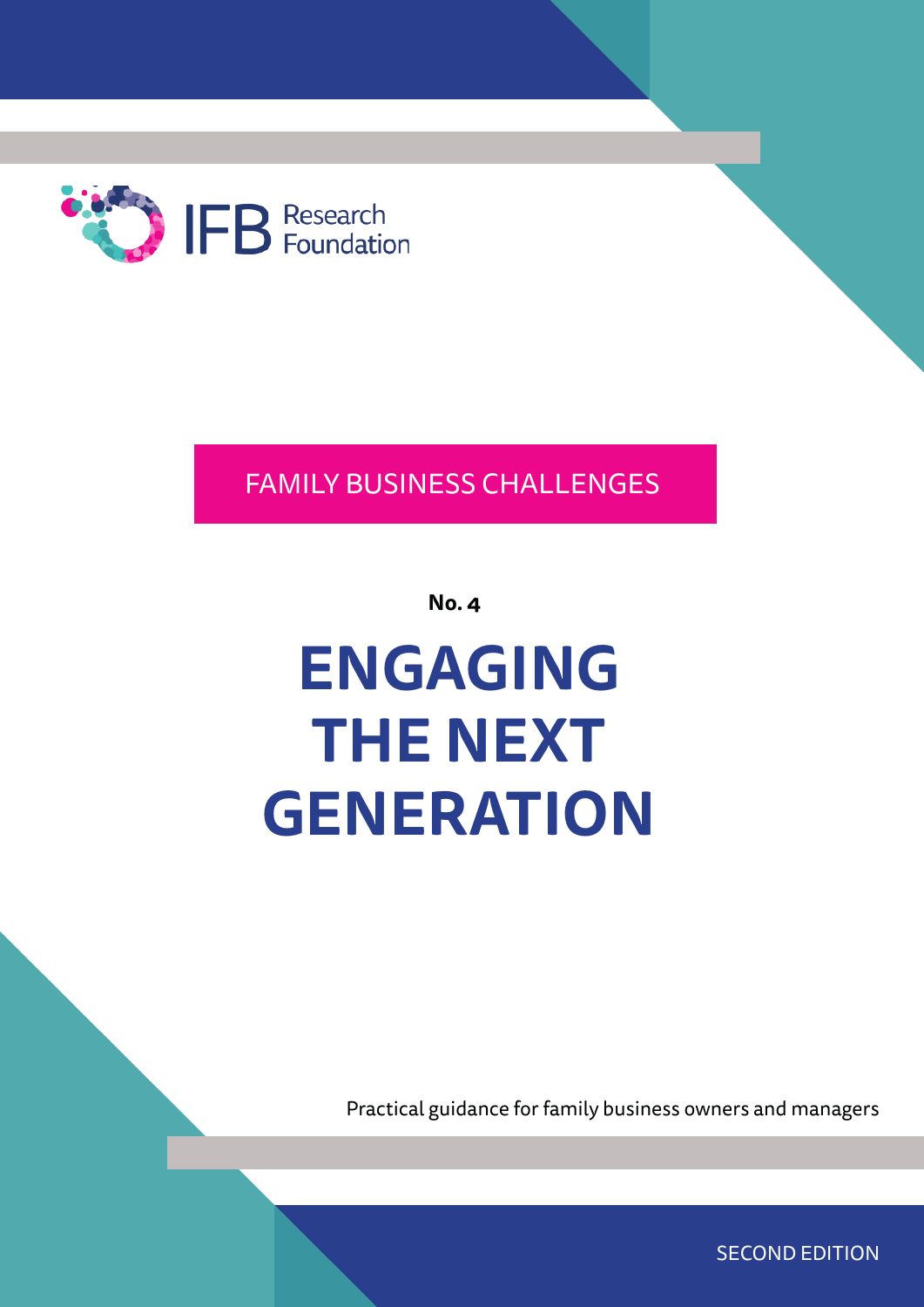## **Family Business Challenges**

## **No.4 Engaging the Next Generation**

#### **Section 1. INTRODUCTION**

**How to inspire the next generation?** Without applying unfair pressure, how can seniors involve, educate and inspire the next generation to ensure they develop a real interest in the business that will be needed when they take on ownership or management roles?

**Allowing the next generation to set its own path**. How can we learn to balance the responsibilities and opportunities of the family's legacy, creating space for the next generation to plan their own futures – not those set for them by their parents or by a sense of obligation?

**Developing a parenting style that fosters next generation autonomy**. Important attitudes towards work and the family business are formed during childhood, and the quality of parenting makes a real difference. The aim is to raise confident, well-balanced individuals, aware of their family legacy but not overwhelmed by it (see Exhibit 1).

#### **Exhibit 1: "Strategic parenting" – A framework for building stronger relationships with the next generation**

#### **Apply psychology and management skills at home**

The goal is for children to transform into what psychologists call the "differentiated self" – separate from their parents, patient, selfcontrolled, well-developed young adults.

#### **Build stronger teen–parent relationships and support teen autonomy**

Teenagers experience dramatic personal change. In helping children become separate from us and capable adults, parents must recognise the need to change from care-givers and nurturers, becoming more like coaches.

**Use real-time experiences to coach and teach**

Look out for "teachable moments" when young people are ready to learn – help develop their interests, talents and autonomy. Later on, parents can become mentors, focusing on sharing life experiences and insights.

#### **Reduce parent–teen conflict**

Too often, parenting methods cause conflict. "Command-and-control" no longer works! Source: Professor Randel Carlock (2008), Presentation at the IFB National Forum Conference, London, 15 May 2008.

**Joining the business should be a choice, not an obligation**. As well as potential benefits and opportunities, the next generation must be aware they face special obstacles and pressures. They need: experience and self-confidence – ideally gained in other businesses before joining; extra skills to address complex family business dynamics; credibility as well as competence to earn the respect of non-family employees and other stakeholders; passion and commitment – motivation to succeed personally and drive the family business forward.

**Empowering via training and career development opportunities**. Career development plans should be the product of inter-generational teamwork with non-family input, providing timetabled education and training that could include:

• **Work experience at the family business**  during school holidays.

• **Seeking high-quality formal education**, extending if possible to an MBA and other graduate level qualifications.

• **Boosting pride and a sense of connection** via family projects for the next generation, such as involvement in family philanthropy.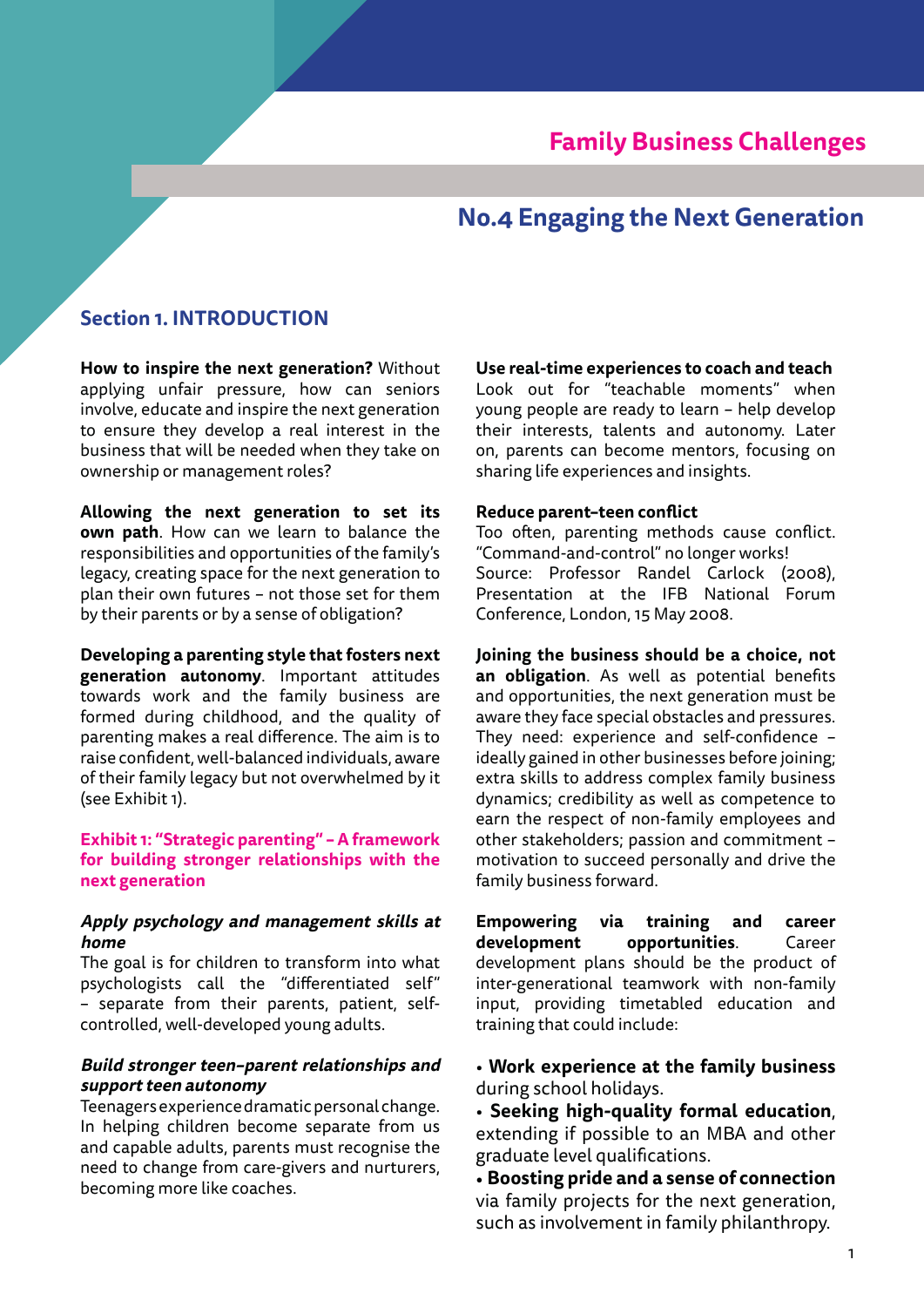• **Taking part in practical training courses** and outside work experience to build skills and knowledge.

• **Involvement in entrepreneurial ventures** including start-ups, encouraging the next generation to pursue opportunities and learn to take risks.

• **Socialising with the extended family** – getting to know and relate to them, and fostering a teamwork spirit.

**A light touch is best**. Information, education and career development plans make it more likely that family members will "opt in", but successful families understand the sensitivities – be careful not to force the issue. At the same time, recognise that being reserved and reticent, or secretive, may drive the next generation away.

**A delicate balancing act**. Next generation family members value a welcoming "open door" but not being pressured to walk through it. They must be engaged in planning their own future, and come to see the family business as a flexible and open environment in which they are invited to play a meaningful role.

**Spaces for engagement**. An IFB Research Foundation study (Howorth et al., 2016 – see "3 Resources") concluded that next generation engagement is about learning. Next gens talked about engaging in the family business in terms of stepping into a virtual space in which they learned, shared and developed themselves. Three key spaces for engagement were identified: space to learn; space to develop responsible owners; and space for ideas (see Exhibit 2).





Source: Carole Howorth, Caroline Parkinson, Claire Leitch and Valerie Stead (2016) Next Generation Engagement in UK Family Businesses, IFB Research Foundation.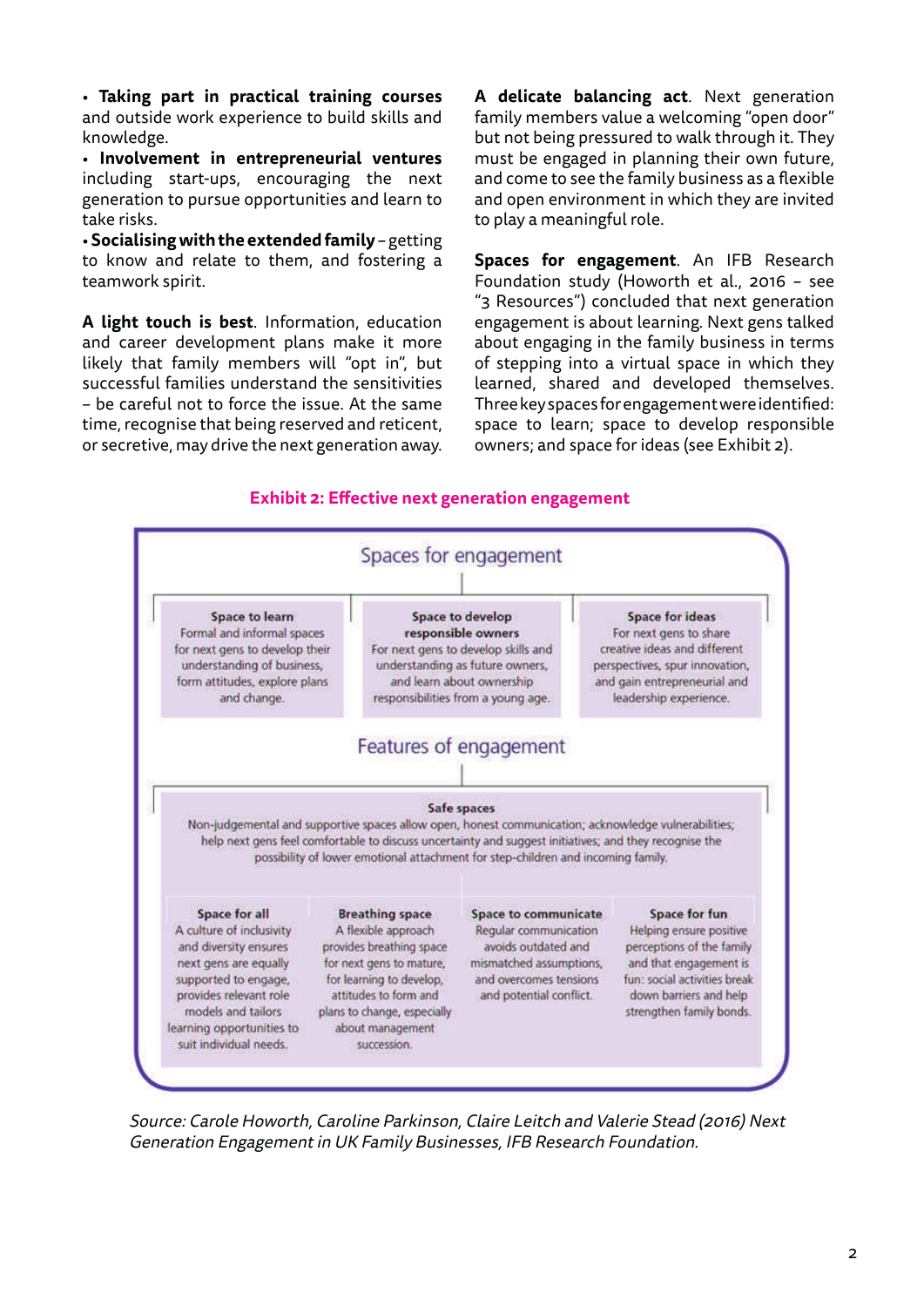What if next gens do not join the family business? If they decide not to work in the business, their choice must be respected as a personal and informed decision. Consider other ways of harnessing the next generation's attachment, perhaps offering them roles on the family council or family foundation.

### **Section 2. ACTIONS TO CONSIDER**

• How can we inspire interest among young family members about our family business?

• Are we investing in quality education and training likely to produce grounded adults who know themselves, their strengths and weaknesses?

• How can we help next generation family members evaluate whether developing a career in the family business would be appropriate?

• How should our next generation "Education and Development Plan" address business education, interpersonal skills training, family business dynamics knowledge and practical business experience?

• Are we making full use of the next generation's innovative ideas, creativity and fresh perspective?

• How well are we equipping the next generation to become responsible owners of the business?

#### **Add Your Questions**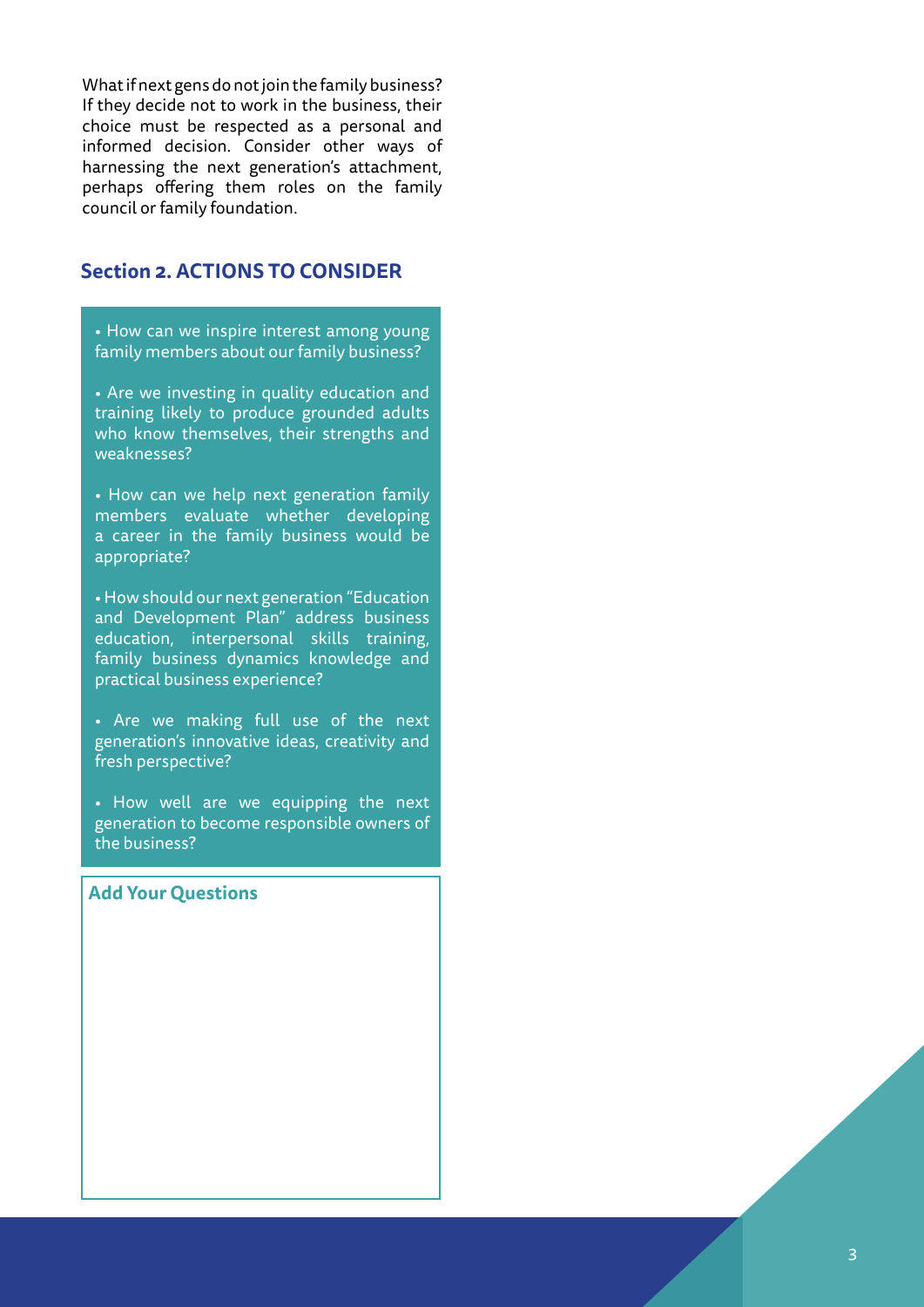#### **CASE STUDY: Day Lewis**



Jay Patel's family have taken a thoughtful and effective approach to engaging the next generation. His late father, Kirit, co-founded the Day Lewis chain of pharmacies in 1975 (with brother, J.C. Patel), and it now has 300 branches, 2,500 employees and annual turnover of £300 million.

While Kirit was the CEO and business leader, the second generation were making their mark. Jay, 37, was Chief Innovation Officer, working alongside his younger sister, Rupa, who was in charge of people values and culture, and his brother Sam, who held a Chief of Staff role. All three siblings took roles as executive directors after the sudden passing of their father in 2016.

 The Patel children have warm infant memories of being taken to meetings by their spontaneous and entrepreneurial dad, watching him striking deals to buy pharmacy stores. "It looked exciting," says Jay, "and I caught the bug at a very early age. From about nine years old I'd decided I wanted to be a pharmacist, and later I chose courses at school to fit with this. I was always comfortable with family expectations that I'd join the business."

The family's experience bears out how such expectations, sensitively held, need not amount to

unfair pressure. The business was not kept a secret – on the contrary, it contributed to the closeness of family life – and Kirit was honest about his hope that his children would become involved. But they knew they were not being press-ganged: "If at any stage along the way we'd said, 'This is not right for us,'" Jay explains, "my dad would have just changed the plan, bringing in outside professionals instead."

Balanced expectations have been backed up by second generation development plans focused on personal identity, choices and quality education. Jay, Rupa and Sam all have MBAs and understand the importance of networking outside of the family business. Family unity is an essential value for all the next generation as they embark on succession planning.

Engaging the third generation may be a distant prospect at Day Lewis, but Jay and his siblings are already looking ahead, conscious of the dangers of family members working so hard in family firms that parenting can be jeopardised – a particular issue in second generation businesses where brothers and sisters have big shoes to fill. "If you're not careful," says Jay, "family businesses can suck you in, and family life and parenting suffer. We're not going to let that happen."



Father and son: Kirit Patel and Jay Patel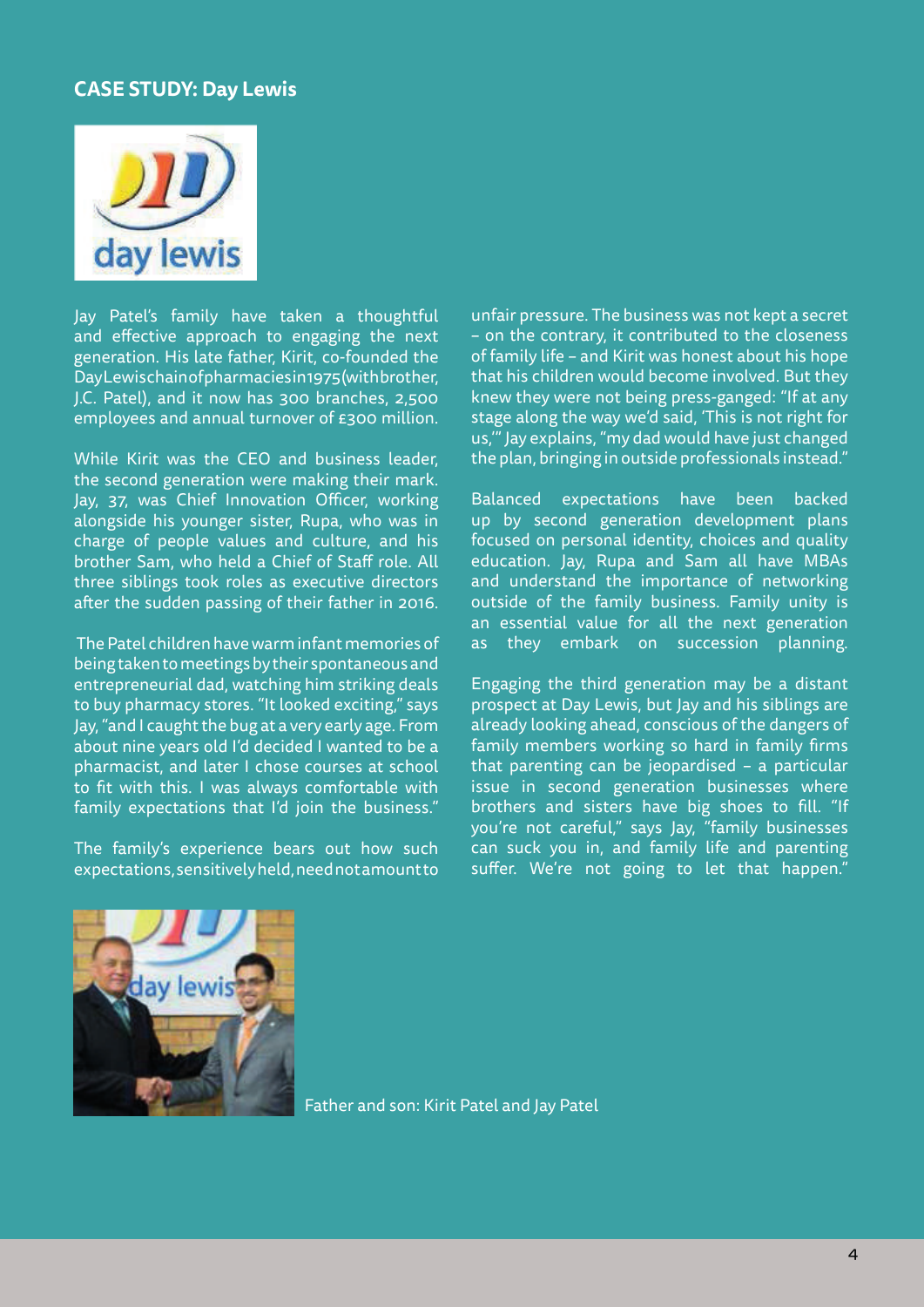## **Section 3. RESOURCES**

#### **Articles and reports**

#### Next Generation Engagement in UK Family **Businesses**

Carole Howorth, Caroline Parkinson, Claire Leitch and Valerie Stead (2016), published by the IFB Research Foundation (available at: www.ifb.org.uk/research/publications).

The report presents research findings from this major investigation into the nature and extent of next generation engagement, identifying best practices that families might adopt and pitfalls to avoid.

#### Great Expectations: The Next Generation of Family Business Leaders

PWC Next Generation Survey, April 2016 (available at: www.pwc.com/gx/en/familybusiness-services/publications/assets/nextgen-report.pdf).

A global study of the next generation of family business leaders – their attitudes, concerns and ambitions. The survey reveals next gens focusing on how to prepare for senior roles and create the right career path.

#### Coming Home or Breaking Free? A Closer Look at the Succession Intentions of Next Generation Family Business Members

Thomas Zellweger, Philipp Sieger and Peter Englisch (2015), published by Ernst & Young (available at: www.ey.com/Publication/ vwLUAssets/ey-coming-home-or-breakingfree/\$FILE/ey-coming-home-or-breaking-free. pdf).

An analysis of succession trends in family businesses, and what conditions them across the globe. The family business is seen as an effective training ground for developing entrepreneurial and business skills of the next generation, and previous involvement in the business is shown to positively influence the succession intentions of young adults.

#### Engaging the Next Generation

Jennifer East (2008), The Northwood Stephens Perspective, Summer, p.3 (available at: www. northwoodfamilyoffice.com/wp-content/ uploads/2011/12/Northwood\_Newsletter-Summer2008.pdf).

The author's starting point is that next generation family members must become engaged in planning for their own future in order to lead fulfilled, productive and happy lives.

#### **Books**

#### Emotional Ownership: The Critical Pathway Between the Next Generation and the Family Firm

Åsa Björnberg and Nigel Nicholson, published by the IFB Research Foundation (2008).

This guide provides broader perspectives on family business ownership and next generation engagement.

#### Raising Financially Fit Kids

Joline Godfrey, published by Ten Speed Press (2013).

A practical guide to preparing children and families for financial independence, stewardship and philanthropic effectiveness.

#### Perpetuating the Family Business: 50 Lessons from Long-Lasting Successful Families in Business

John Ward, published by Palgrave Macmillan (2004): Lesson 19: "Next Generation Early Education".

Lesson 19 provides a perceptive review and is full of ideas, examples and strategies designed to engender interest and enthusiasm about joining the family business.

#### Ready, Willing and Able: The Next Generation in Family Business

Nigel Nicholson and Åsa Björnberg, published by the IFB Research Foundation (2007).

A case-based perspective on next generation issues in family businesses.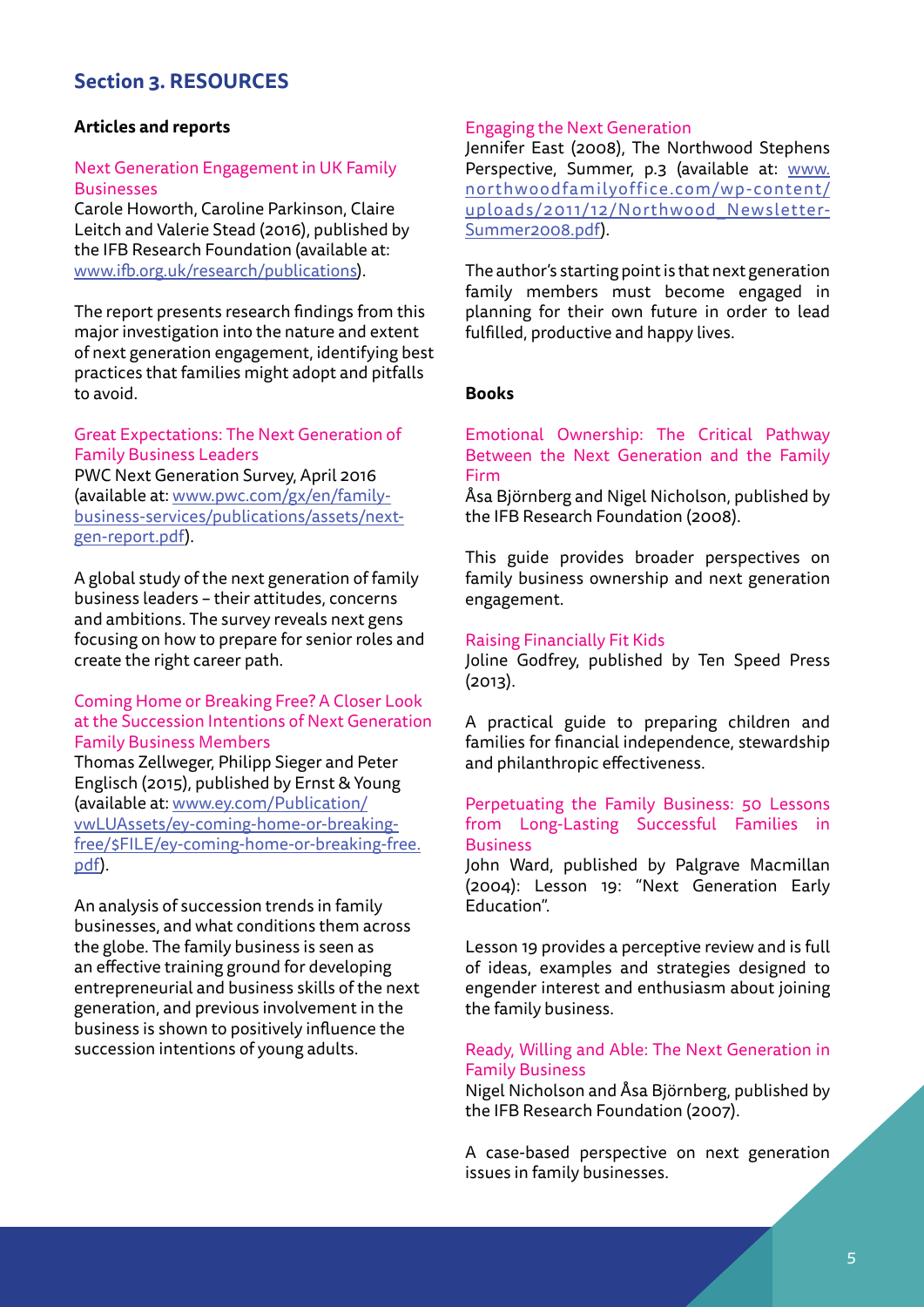#### **Family Business Challenges**

The Family Business Challenges second edition series includes 18 guides overing three areas:

#### **Family business dynamics**

No.1 Understanding Family Business No.2 Maintaining Family Values No.3 Developing Stewardship No.4 Engaging the Next Generation No.5 Planning Succession

#### **Family business governance**

No.6 Building Family Governance No.7 Managing Differences No.8 Fostering Responsible Ownership No.9 Strengthening Family Communication No.10 Professionalising the Board No.11 Enhancing Communication with the Board No.12 Employing Advisers

#### **Family business management**

No.13 Fostering Entrepreneurship No.14 Embedding Long-term Orientation No.15 Promoting Sustainability No.16 Maximising People Capital No.17 Branding the Family Business No.18 Selling the Family Business

#### **Acknowledgements**

**Grant Gordon, Editor in Chief.** Grant is a trustee of the IFB Research Foundation and co-founder of the Institute for Family Business. He is co-author of Family Wars (Kogan Page, 2008), focusing on managing conflict in family firms.

**Simon Perry, Author.** Simon is a law graduate and trained as a barrister. He moved into publishing in the early 1990s. His work focuses on family businesses, writing academic and practitioner analyses and family enterprise histories.

We also wish to acknowledge the contribution of the families who have provided the case studies, as well as members of the board of the IFB Research Foundation and the IFB team.

In addition, we wish to thank the benefactors of the IFB Research Foundation, whose support enabled the Family Business Challenges series to be published.